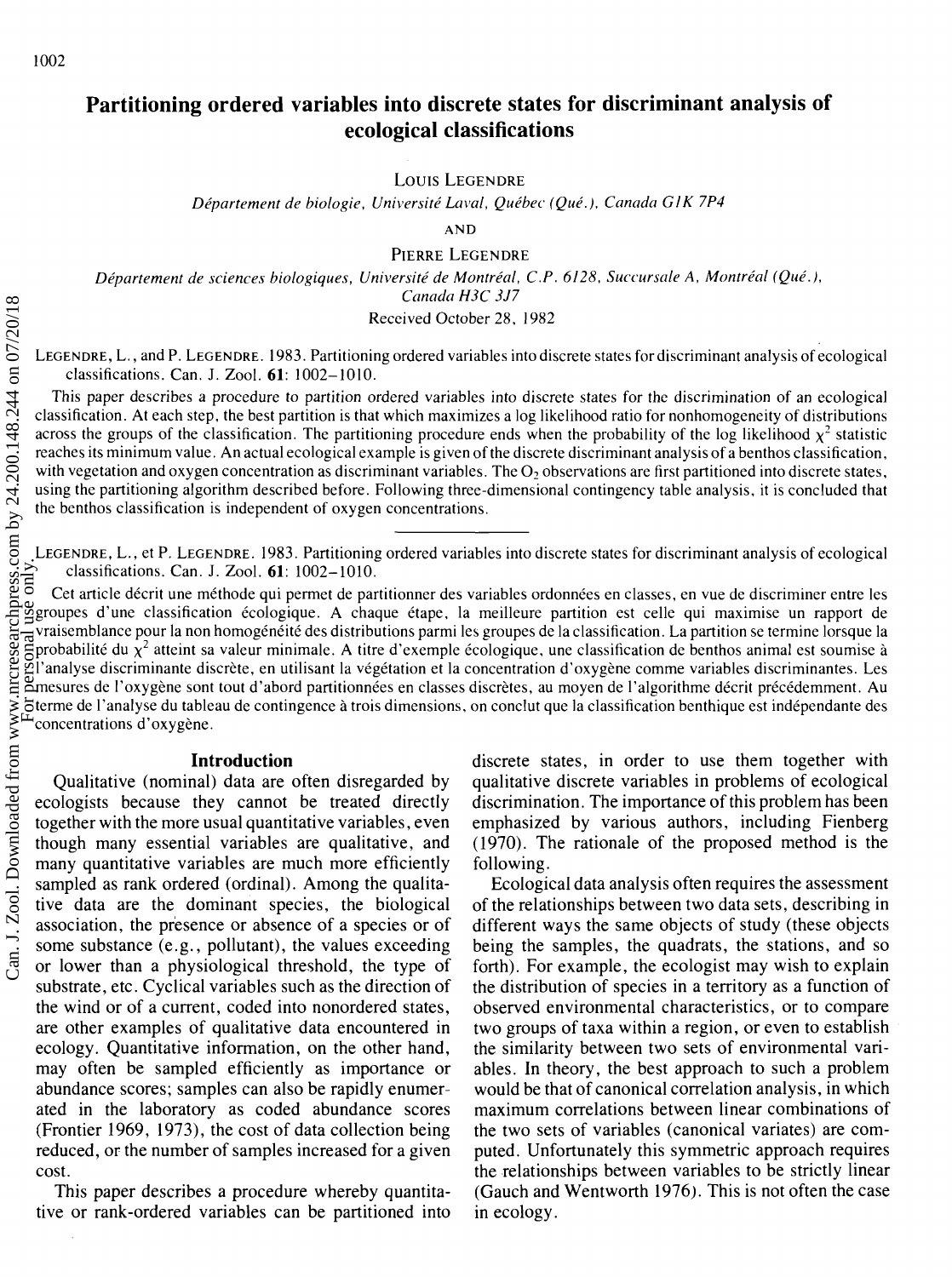The asymmetric approach, more adapted to ecological data (Cassie 1972), consists in first establishing the structure (clustering or ordination) within one of the two data sets, and then analyzing this structure using the data of the second set. The structure of the first set is often known as a classification, that is, a partition of the set of objects (or of variables) into a series of mutually exclusive groups. These groups may be observed directly by the ecologist or they may be predetermined by the system under examination. Alternatively, the structure may be defined through multivariate numerical analysis (cluster analyses, ordination techniques, combination of the two by superimposing a clustering on the scatter diagram of the objects in the ordination space), as discussed for instance by Legendre and Legendre  $\mathbb{R}$ (1983). Given the classification, the ecological approach  $\frac{\infty}{\infty}$  is then to interpret the structure using potentially  $\equiv$  explanatory data from a second set. To be of any ecological significance, the analysis has to provide quantitative information on how the variables of the second set discriminate between the groups established  $\overline{\mathbf{F}}$  on the basis of the variables of the first set. The statistical analysis designed to discriminate between groups using reset of new variables is called discriminant analysis and if is routinely used by a growing number of ecologists. Two types of analysis can be used for this discrimination. These are parametric and discrete discriminant gagalysis. The parametric analysis is restricted to the case  $\frac{1}{2}$  where all the discriminant variables are quantitative,  $\frac{1}{8}$ ( $\overline{m}$ ulti)normally distributed and interact linearly so as to discriminate between the groups making the ecological  $\frac{3}{2}$ classification. On the other hand, discrete discriminant analysis (Goldstein and Dillon 1978) may be used when  $\pm$ the discriminant variables are qualitative (discrete states). When the discriminant variables are of mixed types (some qualitative, some rank-ordered and (or) some quantitative), discrete discriminant analysis may Sollie qualitation of the partitioning the ordered variables (quantitative and rank-ordered) into discrete states in  $\sqrt{2}$  order to use them as the qualitative variables. An alternative method wbuld be the **ALSOS** program (alternating least squares and optimal scaling) mentioned by Young (1981), for discriminant analysis with mixedtype data. Can. J. Zool. Downloaded from www.nrcresearchpress.com by 24.200.148.244 on 07/20/18 For personal use only. But personal use only. But personal use only. But personal use only. But personal use only. But personal use only

It must be pointed out that a multidimensional discrete discriminant analysis can never be replaced by the analysis of a set of two-way contingency tables comparing each of the potentially explaining variables in turn to the classification to be explained. Indeed, such an approach forgets all interactions higher than the first degree and prevents testing more complex causal models. The necessity of testing higher-order interaction models will become obvious in the very simple ecological example given in the last section of this paper.

be made: (a) the number of states that are required, and (b) where to place divisions between states. There are at least two ways of making these decisions.

First, there may be biological, geological, chemical, or other ecological reasons to place the partitions at known or hypothesized threshold values; ecologically located divisions are to be preferred to mathematically determined ones. A second way consists in partitioning the variable into states of equal width, or alternatively, into states containing the same number of objects. This solves only the  $b$  and not the  $a$  problem. Another variant of this solution is the one proposed by Cox (1957), who addressed himself to the problem of finding the optimal partitioning of a normally distributed variable into a predetermined number of states. He solved problem b by minimizing a loss function based on variance computations, and he found in this way where the normal distribution would be partitioned to form two to six states.

In this paper, a procedure is presented and criteria are proposed to allow partitioning of an ordered variable into states, such that maximum discrimination of a classification scheme is obtained. The underlying idea is that the final interpretation can only be improved by partitioning variables optimally with respect to maximum discrimination. The procedure answers both problems a and b above, and can be translated into a computer program.<sup>1</sup>

A real example is also presented, in which an ecological classification is interpreted by a mixture of qualitative and quantitative variables. In much the same way as in this example, Vincent and Bergeron (1983) used our algorithm to partition physical and chemical descriptors of water masses to optimize their power to explain a previous classification of the stations into aquatic vegetation types.

This partitioning algorithm has also been used for purposes quite different from discriminant analysis. André *et al.* (1981) have used it in a comparative study of benthos samplers; they divided species abundance variables into classes optimally related to the "sampling device" descriptor, in order to measure the selectivity of the sampling gears. Hudon *et* al. ( 1983) have used it to order a mixed-type group of variables as to their power to predict a predetermined classification. The quantitative variables were divided into classes, so that all descriptors could be compared to the reference classification (four substrate types, in that case), using the same coefficient of dependence. On the other hand, J. Ferraris (to be published) used our partitioning method to compare a metric distance matrix, computed between a group of objects, to the ultrametric matrix resulting from

In partitioning ordered variables, two decisions must

<sup>&</sup>lt;sup>1</sup>A computer program written in PASCAL is available from the second author, for CDC machines of the series 6000.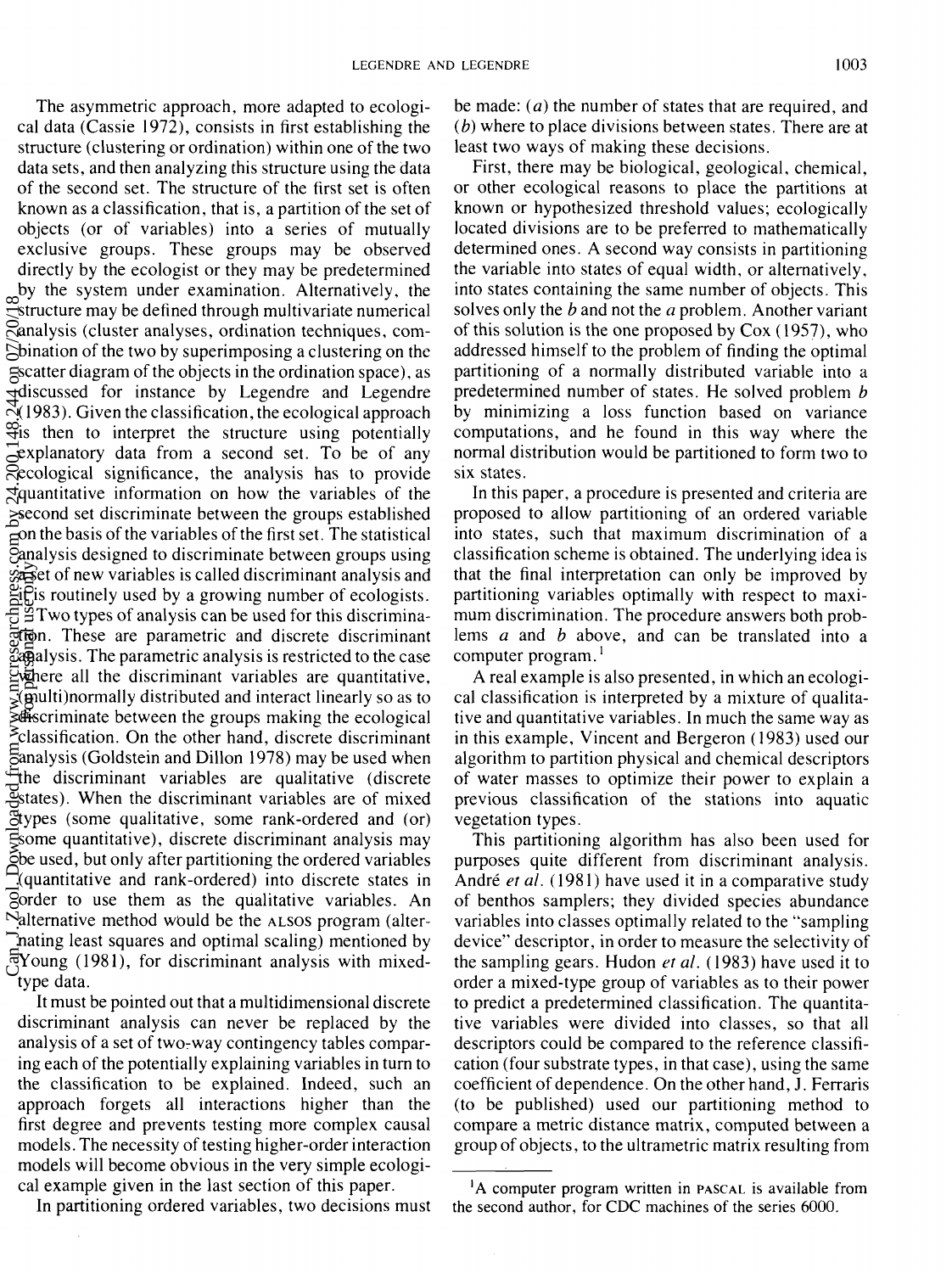the application of a clustering procedure to these same objects. In this case, the classes of the qualitative reference variable correspond to the fusion levels of the clustering dendrogram.

## **Method**

**A** simple numerical example will be used. **A** fictitious ordered discriminant variable  $(D)$  is to be partitioned into states, in order to maximize discrimination of a 4-group classification  $(C)$ . The number of observations  $\delta N = 16$ . The fictitious data (in contingency table form) are the following:

|                          |                   |  |  |  | variable D |             | Successive values of ordered discriminant |               |  |
|--------------------------|-------------------|--|--|--|------------|-------------|-------------------------------------------|---------------|--|
| Groups<br>$\alpha$ f $C$ |                   |  |  |  |            |             | 1 2 3 4 5 6 7 8 9 10 11 12 13 14          |               |  |
|                          |                   |  |  |  |            |             |                                           |               |  |
|                          |                   |  |  |  |            |             |                                           |               |  |
|                          |                   |  |  |  |            |             |                                           |               |  |
|                          |                   |  |  |  |            |             |                                           |               |  |
| <b>Partitions</b>        | 1 2 3 4 5 6 7 8 9 |  |  |  |            | $\sqrt{10}$ |                                           | $12 \quad 13$ |  |

Variable  $D$  is ordered, which means that the successive columns of the table correspond to increasingly higher or lower) values of D; tied observations are possible (as in group 4) and they prevent any partition to allocate them to different states. In such a table, quantitative variables are automatically reduced to ranks; tied obser $v_{\rm F}$  vations are accepted and values of the quantitative variable for which there are no observations are noted as columns of zeros: these have no effect on the following computations and may therefore be eliminated. For instance, each column of the data table could be the observed temperature, rounded to the nearest integer. In the table above, two observations corresponding to the 10th temperature interval fall into the fourth group of the classification. In the 14th temperature interval, one observation falls into the first group of the classification and another into the second.

The variable  $(D)$  is then partitioned into two states. In this case, there are 13 such possible partitions, as indicated under the table. For instance, partition 9 (occurring between values 9 and 10 of variable  $D$ ) would result in the following contingency table:

|                          | ۰              | States of D |       |  |  |  |
|--------------------------|----------------|-------------|-------|--|--|--|
| Groups<br>of $\tilde{C}$ |                |             | Total |  |  |  |
|                          | 2              | 2           |       |  |  |  |
| 2                        | $\overline{c}$ | 2           |       |  |  |  |
| 3                        | 3              |             |       |  |  |  |
|                          | 2              | 2           |       |  |  |  |
| Total                    |                |             | 16    |  |  |  |

In each cell of this contingency table is the number of observations, belonging to a given group of the classification, that are allocated to a state of  $D$  by the partitioning algorithm. Each number in the first state of D is the sum of those to the left of partition 9 in the data table above, whereas each number in the second state of D is the sum of those to the right of partition 9.

The dependence between the classification  $(C)$  and the discriminant variable  $(D)$  is measured through Wilks' (1935) likelihood ratio statistic, which is asymptotically distributed as  $\chi^2$  when the total number of observations  $(N)$  is large:

$$
\chi^2 \simeq 2 \sum_{\substack{\text{all the} \\ \text{cells}}} O \ln (O/E) \qquad \text{when } O, E > 0
$$

where  $\ddot{o}$  is the number of observations in each cell of the contingency table, and  $E$  is the corresponding expected value; the statistic is computed using natural logarithms (In). Under the null hypothesis of independence between C and D, E values are computed as:

(total of the row  $\times$  total of the column)/N

The same results are achieved if the expected cell frequencies are written as an additive log-linear model:

$$
\ln E = [\theta] + [C] + [D]
$$

the null hypothesis being then  $H_0: [CD] = 0$ . Explanations about log-linear models are given in the next section.

When the distribution of  $D$  is the same for all the groups of the classification (same relative frequencies of D in each row of the contingency table), and conversely the distribution of C is the same for all the states of  $D$ , then  $C$  and  $D$  are completely independent. In this case, looking at the states of one variable does not give any information about the distribution among the states of the other. The corresponding log likelihood ratio is zero. This statistic thus measures the nonhomogeneity of the distribution of  $D$  across the groups of  $C$ , the associated probability being that of independence between C and D. For partition 9 above, the log likelihood ratio is 0.796, with a corresponding probability 0.850 which indicates that the hypothesis of independence between C and D cannot be rejected at the 5% probability level.

The best partition into a given number of states is that with the highest log likelihood ratio, since it has the maximum "weight of evidence" (Good 1950) for nonhomogeneity of distributions across the groups, and thus the lowest probability of independence between  $C$  and D. The highest computed log likelihood ratio for two states is that resulting from partition 11 (Table 1).

Similarly, all the possible three-states partitions may be assessed, in order to determine the one resulting in the highest log likelihood ratio. The procedure is the same as for the two-states partitioning, except that partition 11 of the fictitious example is now kept fixed. For instance,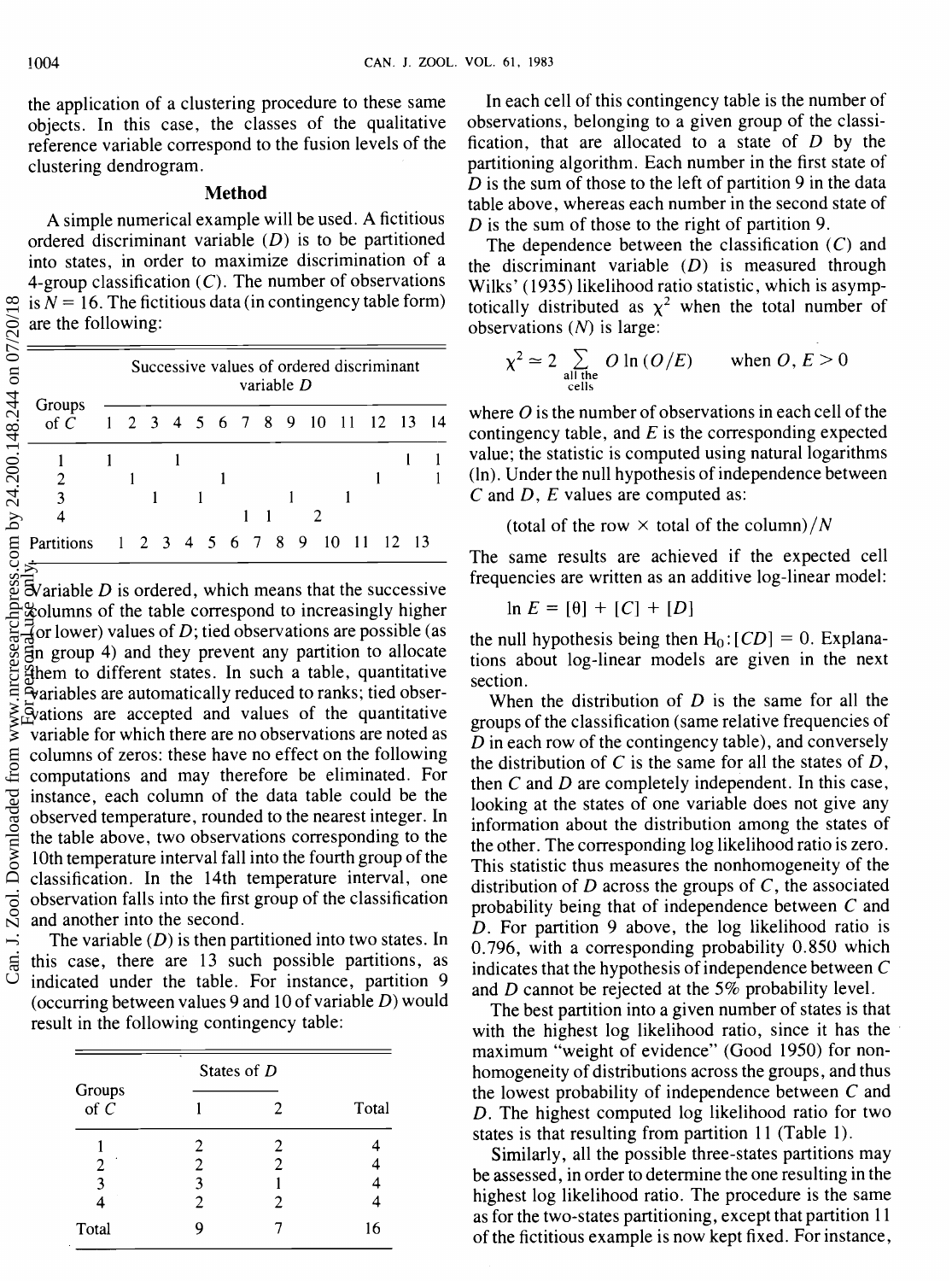TABLE 1. Stepwise partitioning of fictitious discriminant variable  $D$ , given classification  $C$  (see the text). Position of successive partitions are shown, as well as maximum log  $(v)$ , and probability  $(P)$  of independence between C and D

|                  | successive partitions are shown, as well as maximum tog<br>likelihood ratio ( $\chi^2$ statistic), number of degrees of freedom<br>$(v)$ , and probability (P) of independence between C and D |                |   |        |
|------------------|------------------------------------------------------------------------------------------------------------------------------------------------------------------------------------------------|----------------|---|--------|
| No. of<br>states | Partitions                                                                                                                                                                                     | $\mathbf{x}^2$ | ν |        |
| 2                | 11                                                                                                                                                                                             | 6.904          | 3 | 0.0750 |
| 3                | 11 and $6$                                                                                                                                                                                     | 17.995         | 6 | 0.0063 |
| 4                | 11 and 6 and<br>(1 or 5 or 10)                                                                                                                                                                 | 20.629         |   | 0.0144 |

partition 9, keeping partition 11 fixed, would result in the following three-states discriminant variable:

| CONTROLLED States of D<br>States of D<br>States of D<br>of C<br>$\frac{1}{2}$<br>$\frac{2}{3}$<br>$\frac{2}{2}$<br>$\frac{0}{2}$<br>$\frac{2}{4}$<br>$\frac{2}{4}$<br>$\frac{2}{2}$<br>$\frac{0}{2}$<br>$\frac{2}{4}$<br>$\frac{4}{4}$<br>$\frac{2}{2}$<br>$\frac{2}{2}$<br>$\frac{0}{4}$<br>$\frac{4}{4}$<br>$\frac{2}{2}$<br><br>$\frac{1}{2}$ $\mathbb{Q}$ .357. The maximum is that of partition 6 (Table 1),<br>$\geq$ in the maximum is that of partners (Table 1),<br>$\geq$ and 6.<br>For a four-states variable $D$ , keeping partitions 11 a<br>$\pm$ 6 fixed, the best partition would be 1 or 5 or 10, whi | gresult in the same maximum log likelihood ratio (Tal                                                                             |  |  |  |
|------------------------------------------------------------------------------------------------------------------------------------------------------------------------------------------------------------------------------------------------------------------------------------------------------------------------------------------------------------------------------------------------------------------------------------------------------------------------------------------------------------------------------------------------------------------------------------------------------------------------|-----------------------------------------------------------------------------------------------------------------------------------|--|--|--|
|                                                                                                                                                                                                                                                                                                                                                                                                                                                                                                                                                                                                                        |                                                                                                                                   |  |  |  |
|                                                                                                                                                                                                                                                                                                                                                                                                                                                                                                                                                                                                                        |                                                                                                                                   |  |  |  |
|                                                                                                                                                                                                                                                                                                                                                                                                                                                                                                                                                                                                                        |                                                                                                                                   |  |  |  |
|                                                                                                                                                                                                                                                                                                                                                                                                                                                                                                                                                                                                                        |                                                                                                                                   |  |  |  |
|                                                                                                                                                                                                                                                                                                                                                                                                                                                                                                                                                                                                                        |                                                                                                                                   |  |  |  |
|                                                                                                                                                                                                                                                                                                                                                                                                                                                                                                                                                                                                                        |                                                                                                                                   |  |  |  |
|                                                                                                                                                                                                                                                                                                                                                                                                                                                                                                                                                                                                                        |                                                                                                                                   |  |  |  |
|                                                                                                                                                                                                                                                                                                                                                                                                                                                                                                                                                                                                                        | The partitioning procedure ends when the probabil<br>$\frac{5}{2}$ of the log likelihood $\chi^2$ is minimum, since the dependent |  |  |  |

 $\frac{35}{25}$ <br>The log likelihood ratio resulting from this partition is<br> $\frac{100}{257}$  The maximum is that of partition 6 (Table 1), so  $\overline{10}$ .357. The maximum is that of partition 6 (Table 1), so  $\frac{1}{2}$ that the best partition into a three-states variable is at 11  $\geq$  and 6.

For a four-states variable D, keeping partitions 11 and  $\frac{6}{10}$  For a roun-states value  $\frac{1}{2}$ ,  $\frac{1}{20}$  or 5 or 10, which result in the same maximum log likelihood ratio (Table 1).

The partitioning procedure ends when the probability of the log likelihood  $\chi^2$  is minimum, since the dependence of the classification on the discriminant descriptor  $\overline{S}$ is then maximum. The best partition of discriminant Nvariable  $D$  is therefore into three states, as the probability reaches a minimum (Table 1).

This stepwise procedure (keeping the previous  $s - 1$ partitions fixed when partitioning into **s** states) does not always give exactly the same results as the simultaneous partitioning of the variable into s states: sometimes, it is possible to find a simultaneous partitioning with a slightly higher  $\chi^2$  than with the stepwise procedure. In the simultaneous procedure, for every successive partitioning into 2, 3,  $\dots$ , s,  $\dots$  states, all the possible  $(N-1)!/(N-1-s)$  s-states partitions are tried in turn. The latter procedure must be preferred when computer time is not limited. However, in view of the rapid increase in computing time with the simultaneous algorithm, especially when *N* is large, the stepwise procedure is described here as a practical alternative.

In the fictitious example above, equivalent partitions were encountered when partitioning into four states. If such a situation had been encountered in the first steps of the procedure, a predetermined rule of decision could have been used for deciding between otherwise equivalent solutions. Alternatively, the various equivalent partitions could have been tried in turn, the final choice being based on the overall minimum probability.

With more complex variables than the fictitious example above, a first probability minimum may be reached after partitioning the variable into a few states, and then another and lower minimum be found after partitioning into a larger number of states. It is suggested to stop the partitioning at the first probability minimum encountered, in order to keep the number of empty cells in the multidimensional contingency table as low as possible, and to establish the simplest possible correspondence between the classification and the discriminant variables (see the discussion below). Another decision might be more appropriate, however, in view of specific ecological problems: for instance, retaining the minimum corresponding to the number of states of  $D$ closest to the number of groups of  $C$ .

A similar approach was described by Pielou (1969) to divide quadrats into groups, using presence-absence data. The subdivision is made by choosing a "critical species" and dividing on that species. Quadrats are first divided into those containing and those not containing a first species. Data in the left-hand column of the contingency table are the numbers of occurrences of every other species, in quadrats containing the first species. Data in the right-hand column are similar numbers of occurrences, but in quadrats not containing the first species.  $\chi^2$  is then computed and the procedure is repeated for all the species in turn. As in our method, the first division of quadrats is on the species with the highest  $\chi^2$ . The first two groups of quadrats are then divided and redivided by the same method, until all evidence of heterogeneity is removed.

Following the partitioning procedure described here, it is therefore possible to use any type of ordered variables, together with nonordered ones, in the discrete discriminant analysis of ecological classifications.

## **Ecological example**

Baie de Penouille is a small cove of baie de Gaspé, in the Gulf of St. Lawrence (Fig. I). Sampling was conducted at eight stations which were visited six times between July 1976 and June 1977 (Anonymous 1978). Various physical and chemical properties (including  $O_2$ ) concentration of the water) were measured, and the vegetation growing at each station was recorded. Benthic organisms were quantitatively sampled and 48 taxa (among which annelids, molluscs, crustaceans, arachnids, and insects) were enumerated. A cursory analysis of the Penouille data is used here as an example; it is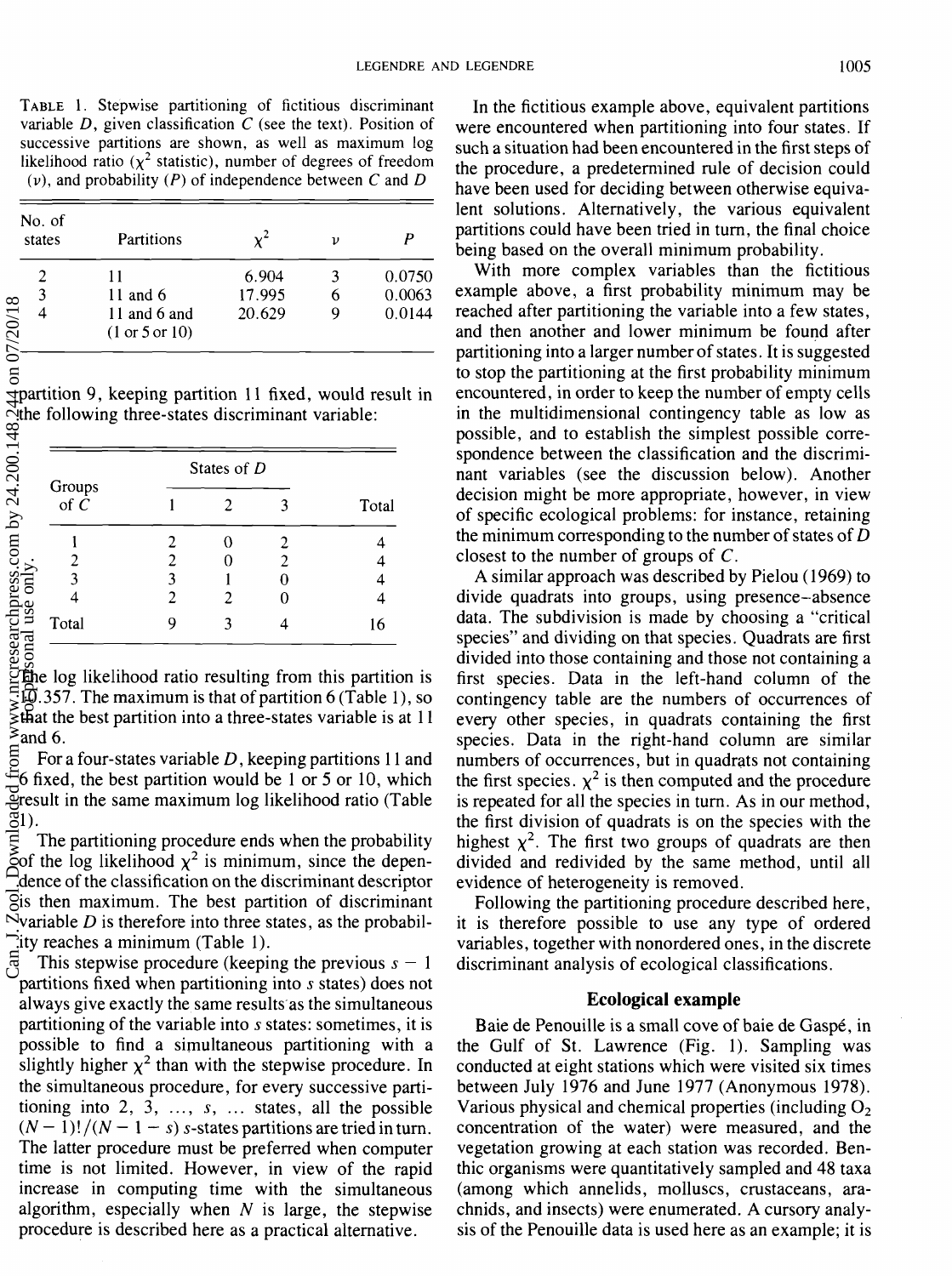

FIG. 1. Location of the sampling stations in baie de Penouille (Gulf of St. Lawrence).

not intended to provide a full ecological interpretation of the data set.

After elimination of 24 very rare taxa, a classification of the 48 samples was performed. Counts were normalized by log transformation. The  $\chi^2$  metric (Roux and Reysac 1975) was used to calculate a sample-by-sample distance matrix, from which principal coordinates (Gower 1966) were computed, as well as various agglomerative clustering classifications: single and complete linkage, proportional link linkage (Sneath 1966) with 0.75 connectedness, and flexible clustering (Lance and Williams 1966) with  $\beta = -0.25$ . After drawing the results of the clusterings onto the projection of the sample points on the two first principal coordinates, it was possible to recognize three clusters of samples, three sample points being left unclassified.

Seeking an interpretative model of the benthos classification, the discrete-states classification (Table 2) was compared with the three-states vegetation variable, and to dissolved oxygen. Since the latter is quantitative and continuous, it had to be divided into states before being used together with the qualitative vegetation variable in a discrete discriminant analysis.

Partitioning the  $O_2$  variable into discrete states, given the benthos classification, was done according to the stepwise procedure described in the previous section. The steps of this partitioning are shown in Table 3. Partitioning the  $O<sub>2</sub>$  variable into five states resulted in a probability minimum, where the partitioning procedure ended.

Data from Table 2 are allocated to a three-way contingency table (Table 4). Various procedures of discrete discriminant analysis are then available (Goldstein and Dillon 1978). The analysis is conducted here by fitting log-linear models to the cell frequencies of the contingency table, since discrimination problems can be solved using multiway contingency table analysis (Goldstein and Dillon 1978, p. 25). To do so, logarithms of the expected cell frequencies  $(E)$  are written as an additive function of main effects and interactions between the variables. The full second-order model for the three variables (Table 4) is:

$$
\ln E = [\theta] + [C] + [V] + [O] + [CV] + [CO] + [VO]
$$

Symbols in brackets (see heading of Table 4) are the effects: for instance,  $[CO]$  is the effect due to the interaction between the benthos classification  $(C)$  and the oxygen concentration  $(O)$ . [ $\theta$ ] is the grand mean of the logarithms of the expected counts. The effect due to the interaction between all the variables  $[CVO]$  is never included since, in the resulting saturated model, the expected cell frequencies simply turn out to be equal to the observed counts:  $E = O$ .

If only the effect of the interaction between the classification and the oxygen concentration is considered, for instance, the hierarchical model becomes:

 $\ln E = [\theta] + [C] + [V] + [O] + [CO]$ 

the null hypothesis being then H<sub>0</sub>:  $|CV| = 0$  (no interaction between the benthos classification and the

1006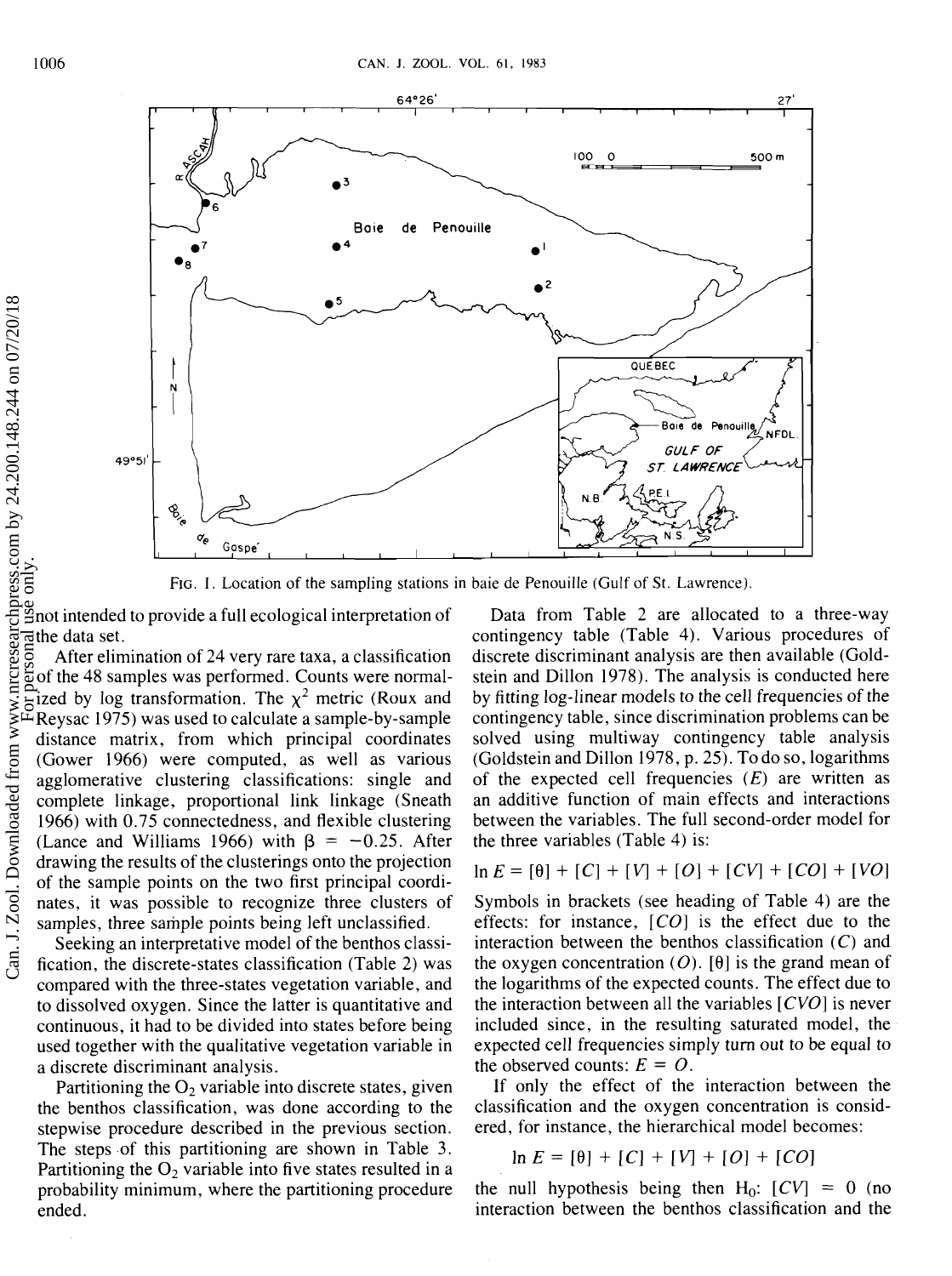à.

TABLE 2. Data describing the 48 samples from baie de Penouille. The O<sub>2</sub> variable is presented both as raw data and after coding as in Table 3. Vegetation:  $1 =$  epilithic algae, 2 = absent or *Ruppia* and *Zostera,* **3** = *Zostera* with or without *Fucus.* NC, unclassified sample (see text)

| Station                 | Date           | Classification          | Vegetation                                 | $O_2$ (mg·L <sup>-1</sup> ) | $O2$ (coded)            |
|-------------------------|----------------|-------------------------|--------------------------------------------|-----------------------------|-------------------------|
| 1                       | $77-06-17$     | $\overline{\mathbf{c}}$ | $\overline{\mathbf{c}}$                    | 13.5                        | 5                       |
|                         | 76-07-06       | $\overline{\mathbf{3}}$ | $\frac{2}{2}$                              | 6.5                         | $\frac{2}{2}$           |
|                         | 76-07-20       | $\overline{\mathbf{c}}$ |                                            | 6.6                         |                         |
|                         | 76-08-03       | $\overline{c}$          | $\overline{\mathbf{c}}$                    | 7.3                         | $\overline{c}$          |
|                         | 76-08-16       | <b>NC</b>               | $\overline{c}$                             | 10.4                        |                         |
|                         | 76-08-30       | 2                       | $\overline{c}$                             | 7.2                         | $\overline{c}$          |
| $\boldsymbol{2}$        | 77-06-17       | $\overline{\mathbf{c}}$ | $\overline{c}$                             | 12.7                        | 5                       |
|                         | 76-07-06       | 3                       | $\overline{\mathbf{c}}$                    | 6.2                         | 1                       |
|                         | 76-07-20       | $\overline{c}$          | $\overline{c}$                             | 7.1                         | $\overline{c}$          |
|                         | 76-08-03       | $\overline{c}$          | $\overline{c}$                             | 7.0                         | $rac{2}{5}$             |
|                         | $76 - 08 - 16$ | $\overline{c}$          | $\overline{2}$                             | 10.9                        |                         |
|                         | 76-08-30       | $\overline{\mathbf{3}}$ | $\overline{c}$                             | 7.4                         | $\overline{\mathbf{3}}$ |
| 3                       | $77-06-17$     | $\overline{\mathbf{c}}$ | $\overline{\mathbf{c}}$                    | 11.9                        | 5                       |
|                         | 76-07-06       | 3                       | $\overline{c}$                             | 7.2                         | $\overline{c}$          |
|                         | 76-07-20       | $\overline{c}$          | $\frac{2}{2}$                              | 6.6                         | $\overline{\mathbf{c}}$ |
|                         | 76-08-03       | N <sub>C</sub>          |                                            | 7.7                         |                         |
|                         | 76-08-16       | $\overline{\mathbf{c}}$ | $\overline{c}$                             | 9.7                         | 5                       |
|                         | 76-08-30       | $\overline{c}$          | $\overline{c}$                             | 8.9                         | 5                       |
| $\overline{\mathbf{4}}$ | 77-06-17       | $\overline{\mathbf{c}}$ | 3                                          | 11.9                        | 5                       |
|                         | 76-07-06       | $\overline{\mathbf{3}}$ | 3                                          | 8.6                         | 3                       |
|                         | 76-07-20       | 3                       | 3                                          | 7.2                         | $\overline{\mathbf{c}}$ |
|                         | 76-08-03       | $\overline{\mathbf{3}}$ | $\overline{\mathbf{3}}$                    | 7.9                         | $\overline{\mathbf{3}}$ |
|                         | 76-08-16       | 3                       | 3                                          | 10.3                        | 5                       |
|                         | 76-08-30       | 3                       | $\overline{\mathbf{3}}$                    | 8.1                         | 3                       |
| 5                       | $77 - 06 - 17$ | 3                       | 3                                          | 11.9                        | 5                       |
|                         | 76-07-06       | 3                       | 3                                          | 7.9                         | 3                       |
|                         | 76-07-20       | 3                       | $\overline{\mathbf{3}}$                    | 7.1                         | $\overline{\mathbf{c}}$ |
|                         | 76-08-03       | $\overline{\mathbf{3}}$ | $\overline{\mathbf{3}}$                    | 7.0                         | $\frac{2}{5}$           |
|                         | 76-08-16       | 3                       | 3                                          | 10.3                        |                         |
|                         | 76-08-30       | $\overline{\mathbf{3}}$ | $\overline{\mathbf{3}}$                    | 7.5                         | $\overline{\mathbf{3}}$ |
| 6                       | $77-06-17$     | N <sub>C</sub>          | 1                                          | 11.9                        |                         |
|                         | 76-07-06       | 1                       | 1                                          | 6.1                         | 1                       |
|                         | 76-07-20       | 1                       | 1                                          | 6.1                         | 1                       |
|                         | 76-08-03       | 1                       | ı                                          | 6.4                         | 1                       |
|                         | $76 - 08 - 16$ | $\mathbf{1}$            | 1                                          | 10.2                        | 5                       |
|                         | 76-08-30       | 1                       | 1                                          | 8.8                         | $\overline{\mathbf{4}}$ |
| 7                       | 77-06-17       | 3                       | 3                                          | 12.3                        | 5                       |
|                         | 76-07-06       | 3                       | 3                                          | 7.4                         | $\mathfrak{Z}$          |
|                         | 76-07-20       | 3                       | 3                                          | 6.8                         | $\overline{\mathbf{c}}$ |
|                         | 76-08-03       | 3                       | 3                                          | 8.2                         | $\overline{\mathbf{3}}$ |
|                         | $76 - 08 - 16$ | $\mathfrak{Z}$          | $\frac{3}{3}$                              | 9.4                         | $\frac{5}{3}$           |
|                         | 76-08-30       | 3                       |                                            | 8.0                         |                         |
| 8                       | $77-06-17$     | 3                       | 3                                          | 12.0                        | $5233$<br>$53$          |
|                         | 76-07-06       | 3                       | 3                                          | 7.2                         |                         |
|                         | 76-07-20       | $\frac{3}{3}$           | $\overline{\mathbf{3}}$                    | 7.5                         |                         |
|                         | 76-08-03       |                         |                                            | 8.2                         |                         |
|                         | $76 - 08 - 16$ | 3                       | $\begin{array}{c} 3 \\ 3 \\ 3 \end{array}$ | 9.2                         |                         |
|                         | 76-08-30       | $\overline{\mathbf{3}}$ |                                            | 8.4                         |                         |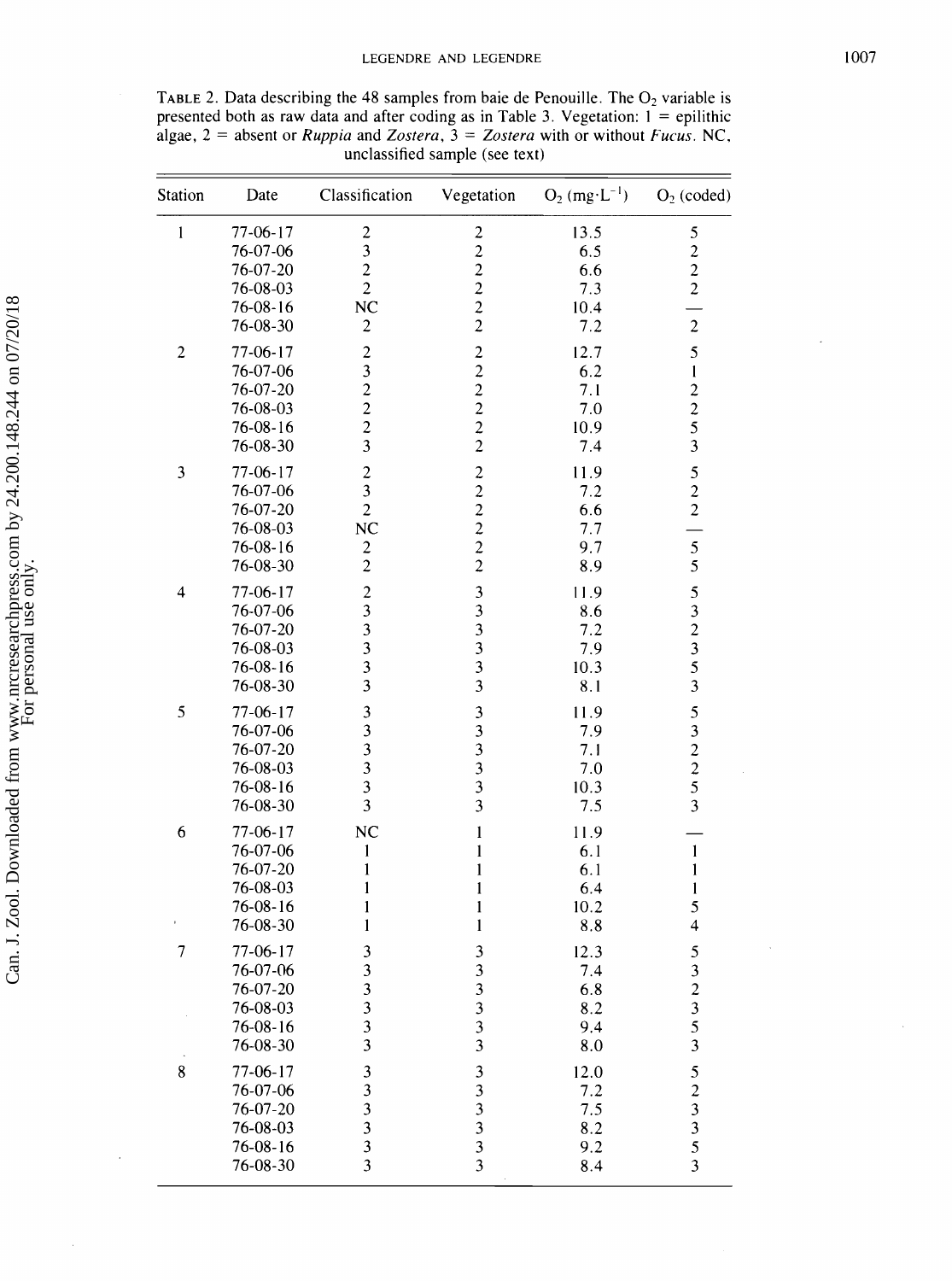TABLE 3. Results of the stepwise partitioning of the  $O<sub>2</sub>$  $(mg \cdot L^{-1})$  variable of Table 2, given the benthos classification scheme

| Number<br>of states | Partition after<br>the value<br>$(mg \cdot L^{-1})$ | $x^2$  | ν  | Probability |
|---------------------|-----------------------------------------------------|--------|----|-------------|
| 2                   | 6.4                                                 | 11.712 | 2  | 0.00286     |
| 3                   | 8.6                                                 | 18.324 | 4  | 0.00107     |
| 4                   | 7.3                                                 | 27.933 | 6  | 0.00010     |
| 5                   | 8.8                                                 | 32.642 | 8  | 0.00007     |
| 6                   | 12.3                                                | 36.046 | 10 | 0.00008     |
|                     | 11.9                                                | 38.833 | 12 | 0.00011     |

vegetation types) and  $[VO] = 0$  (no interaction between the two discriminant variables  $V$  and  $O$ ). These models are hierarchical in the sense that a higher order effect cannot be present unless all lower order effects whose variables are subsets of the higher order effect are also included in the model: for instance, if [VO] is present, then  $[V]$  and  $[O]$  must be included. Details on computations of these models are given in Fienberg (1970), Bishop *et al.* (1975), Fienberg (1980) and Upton  $(1978)$ . Program BMDP4F (Dixon 1981) was used to compute the expected cell frequencies, for the hierarchical models adjusted to the multiway contingency table. The goodness-of-fit of a model is tested with null hypothesis  $(H_0)$  that the effects not included in the model are zero. The test is performed using Wilks' likelihood Fare zero. The test is performed using Wilks' likelihood  $\Xi$ ratio statistic, as in the previous section. When the probability associated with  $\chi^2$  is smaller than or equal to a preselected level  $\alpha$ , the hypothesis H<sub>0</sub> is rejected. The alternative hypothesis that all the effects included in the model are nonzero cannot be accepted, however, since the only conclusion of the test is that at least some of these effects are nonzero. When a model is found with a probability larger than  $\alpha$ , this model can be accepted as fitting the data. However, since the number of observations is small relative to the number of cells in the table, the resulting tests are overly liberal; that is,  $H_0$  is rejected too often relative to  $\alpha$ . Accordingly,  $\alpha$  is taken as 0.01 rather than 0.05.

When several models are acceptable, the ecologist may choose the most parsimonious, that is the model with the largest possible number of null effects in its  $H_0$ hypothesis. Dixon .(1981) proposes to search for the most parsimonious, nonsignificant model, in two steps. First, a screening of all the separate effects, using a test of partial association of the factors, and then fitting the models thought to be most appropriate. Sokal and Rohlf (1981; p. 762) add to this that if any of the marginal totals have been fixed by the design of the experiment, then the corresponding term must be present in all models tested. When there are only three variables, as

|                                   |                                     |   | <b>Benthos</b><br>classification<br>(C) |    |                     |
|-----------------------------------|-------------------------------------|---|-----------------------------------------|----|---------------------|
| Vegetation $(V)$<br>(see Table 2) | Oxygen $(O)$<br>$(mg \cdot L^{-1})$ | 1 | $\overline{2}$                          | 3  | Interaction<br>(VO) |
| 1                                 | $0.0 - 6.4$                         | 3 | $\Omega$                                | 0  | 3                   |
|                                   | $6.5 - 7.3$                         | 0 | 0                                       | 0  | 0                   |
|                                   | $7.4 - 8.6$                         | 0 | 0                                       | 0  | 0                   |
|                                   | $8.7 - 8.8$                         | ı | 0                                       | 0  | 1                   |
|                                   | $8.9 - 13.5$                        |   | $\theta$                                | 0  |                     |
| 2                                 | $0.0 - 6.4$                         | 0 | $\bf{0}$                                | 1  | 1                   |
|                                   | $6.5 - 7.3$                         | 0 | 6                                       | 2  | 8                   |
|                                   | $7.4 - 8.6$                         | 0 | $\overline{0}$                          |    | 1                   |
|                                   | $8.7 - 8.8$                         | 0 | $\theta$                                | 0  | 0                   |
|                                   | $8.9 - 13.5$                        | 0 | 6                                       | 0  | 6                   |
| 3                                 | $0.0 - 6.4$                         | 0 | 0                                       | 0  | 0                   |
|                                   | $6.5 - 7.3$                         | 0 | 0                                       | 5  | 5                   |
|                                   | $7.4 - 8.6$                         | 0 | 0                                       | 11 | 11                  |
|                                   | $8.7 - 8.8$                         | 0 | 0                                       | 0  | 0                   |
|                                   | $8.9 - 13.5$                        | 0 |                                         | 7  | 8                   |

here, all the possible models can easily be fitted in turn (Table 5).

A major problem in ecology is that very often some observed cell frequencies are zero, due to the small number of data relative to the number of cells in the contingency table; in Table 4, for instance, the  $N = 45$ data are distributed among  $3 \times 5 \times 3 = 45$  cells. In computing interactions, these empty cells may become so arranged that some of the configuration cells are empty; in Table 4, it is shown that five configuration cells for interaction  $(VO)$  are empty. These will result in a certain number of zero expected frequencies ( $E = 0$ ), for which adjustment is necessary in the computation of the degrees of freedom. Program BMDP4F automatically provides such an adjustment, the bases of which can be found, for instance in Bishop *et al.* (1975, p. 116 and following pages) or in Dixon (1981, p. 666).

Model 15 has the best fit among those with interaction  $[VO]$  fixed by the design. According to this model, the benthos classification is independent of the oxygen concentration.

The sole consideration of the various two-way contingency tables between the three variables (classification  $\times$  vegetation, classification  $\times$  oxygen and vegetation  $\times$ oxygen) could not have led to the same conclusions, since the hypothesis of independence (see previous section) is rejected for the three tables:  $\chi^2[CV] = 55.53$  $(\nu = 4, p \le 0.001), \chi^2[CO] = 32.65 \; (\nu = 8, p \le 0.001)$ 0.001) and  $\chi^2[VO] = 30.07$  ( $\nu = 8$ ,  $p < 0.001$ ). The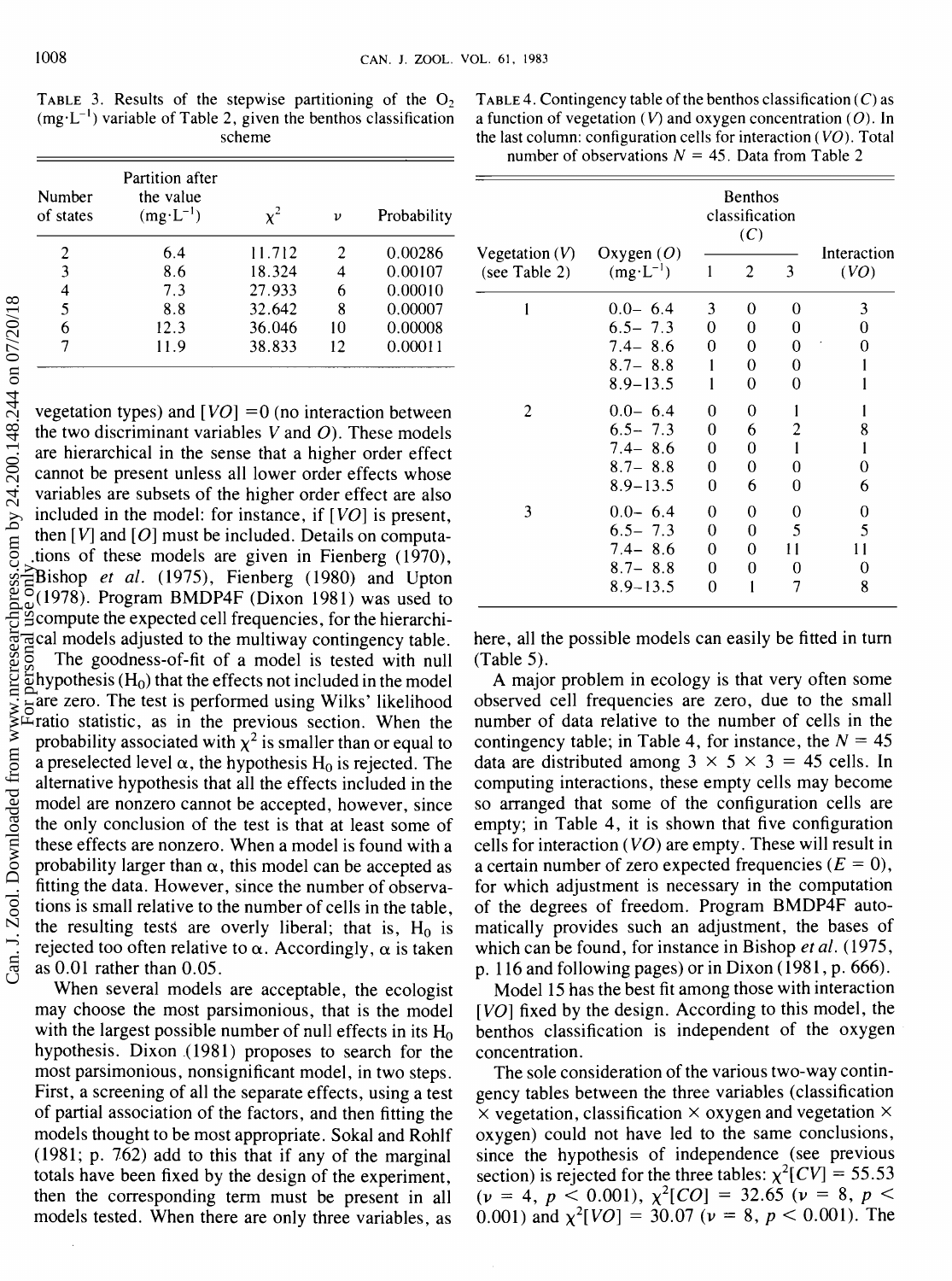TABLE 5. Models fitted to the contingency table (Table 4). Total number of cells:  $3 \times 5 \times 3 = 45$ . All models are hierarchical (see text): for instance in model 8,  $\vert \theta \vert$ ,  $\vert CV \vert$  stands for  $\vert \theta \vert$ ,  $\vert C \vert$ ,  $[V]$ -  $[C]$ 

| Model                                             | $H_0$ : effects = 0                        | ν        | $x^2$  | Probability |
|---------------------------------------------------|--------------------------------------------|----------|--------|-------------|
| $(1)$ [ $\theta$ ], [C]                           | [V], [O], [CV], [CO], [VO], [CVO]          | 42       | 131.42 | 0.0000      |
| $(2)$ [ $\theta$ ], [V]                           | [C], [O], [CV], [CO], [VO], [CVO]          | 42       | 134.82 | 0.0000      |
| $(3)$ [ $\theta$ ], [O]                           | [V], [O], [CV], [CO], [VO], [CVO]          | 40       | 127.55 | 0.0000      |
| $(4)$ [ $\theta$ ], [C], [V]                      | [0], [CV], [CO], [VO], [CVO]               | 40       | 117.78 | 0.0000      |
| $(5)$ [ $\theta$ ], [C], [O]                      | [V], [CV], [CO], [VO], [CVO]               | 38       | 110.52 | 0.0000      |
| $(6)$ [ $\theta$ ], [V], [O]                      | $[C]$ , $[CV]$ , $[CO]$ , $[VO]$ , $[CVO]$ | 38       | 113.91 | 0.0000      |
| $(7)$ [ $\theta$ ], [C], [V], [O]                 | [CV], [CO], [VO], [CVO]                    | 36       | 96.88  | 0.0000      |
| $(8)$ [ $\theta$ ], $ CV $                        | [0], [CO], [VO], [CVO]                     | 20       | 62.25  | 0.0000      |
| $(9)$ [ $\theta$ ], [ $CO$ ]                      | [V], [CV], [VO], [CVO]                     | 18       | 77.87  | 0.0000      |
| $(10)$ [ $\theta$ ], [ $VO$ ]                     | $[C]$ , $[CV]$ , $[CO]$ , $[CVO]$          | 20       | 83.85  | 0.0000      |
| $(11)$ [ $\theta$ ], [CV], [O]                    | [CO], [VO], [CVO]                          | 16       | 41.34  | 0.0005      |
| $(12)$ [ $\theta$ ], [ <i>CO</i> ], [ <i>V</i> ]  | [CV], [VO], [CVO]                          | 16       | 64.23  | 0.0000      |
| $(13)$ [ $\theta$ ], [ $VO$ ], [C]                | [CV], [CO], [CVO]                          | 18       | 66.82  | 0.0000      |
| $(14)$ [ $\theta$ ], [CV], [CO]                   | [VO], [CVO]                                | 4        | 8.70   | 0.0690      |
| $(15)$ [ $\theta$ ], [CV], [VO]                   | $[CO]$ , $[CVO]$                           | 5        | 11.28  | 0.0461      |
| $(16)$ [ $\theta$ ], [ <i>CO</i> ], [ <i>VO</i> ] | [CN,  CVO]                                 | 6        | 34.17  | 0.0000      |
| $(17)$ [0], $[CV]$ , $[CO]$ , $[VO]$              | [CVO]                                      | $\theta$ | 0.22   |             |

bivariate approach would therefore have been inconclusive as to the discrimination problem stated. As is always the case, multivariate ecological problems must be resolved using the proper available multivariate analyses.

## **Acknowledgments**

The partitioning algorithm was programmed by Mr. Alain Vaudor, then computer analyst in the Centre de recherche en sciences de l'environnement, Universite du Québec à Montréal, and the computer time was provided by the Service de l'informatique of this university. The data for the ecological example were made available to us by Dr. Bernadette Pinel-Alloul, Université de Montréal, and the classification of the benthic samples was performed by Ms. Martine Allard, graduate student at the Unviersite du Quebec a Montréal. Dr. Louis-Paul Rivest, Département de mathématiques, Universite Laval, provided enlightening comments on multiway contingency tables. Our thanks are also due to Dr. John Downing for his critical review of the manuscript. Individual research grants from the Natural Sciences and Engineering Research Council of Canada to both authors were instrumental in the completion of this work.

- ANDRÉ, P., P. LEGENDRE, and P. P. HARPER. 1981. La sélectivité de trois engins d'échantillonnage du benthos lacustre. Ann. Limnol. 17: 25-40.
- ANONYMOUS. 1978. Étude d'impact d'utilisation au parc national Forillon. Tome I: Caractérisation du secteur de Penouille. Rapport final présenté par le Centre de Recherches écologiques de Montréal à Parcs Canada.
- BISHOP, Y. M. M., S. E. FIENBERG, and P. W. HOLLAND. 1975. Discrete multivariate analysis: theory and practice. The MIT Press, Cambridge.
- CASSIE, R. M. 1972. A computer programme for multivariate statistical analysis of ecological data. J. Exp. Mar. Biol. Ecol. **10**: 207-241.
- Cox, D. R. 1957. Note on grouping. J. Am. Stat. Assoc. 52: 543-547.
- DIXON, W. J. (Editor). 1981. BMDP statistical software 1981. University of California Press, Los Angeles.
- FIENBERG, S. E. 1970. The analysis of multidimensional contingency tables. Ecology, 51: 419–433.
- 1980. The analysis of cross-classified categorical data. 2nd ed. The MIT Press, Cambridge.
- FRONTIER, S. 1969. Sur une méthode d'analyse faunistique rapide du zooplancton. J. Exp. Mar. Biol. Ecol. 3: 18-26. - 1973. Evaluation de la quantité totale d'une catégorie
- d'organismes planctoniques dans un secteur néritique. J. Exp. Mar. Biol. Ecol. 12: 299-304.
- GAUCH, H. G., JR., and T. R. WENTWORTH. 1976. Canonical correlation analysis as an ordination technique. Vegetatio, 33: 17-22.
- GOLDSTEIN, M., and W. R. DILLON. 1978. Discrete discriminant analysis. John Wiley & Sons, New York.
- GOOD, I. J. 1950. Probability and the weighing of evidence. Charles Griffin, London.
- GOWER, J. C. 1966. Some distance properties of latent root and vector methods used in multivariate analysis. Biometrika, 53: 325-338.
- HUDON, C., E. BOURGET, and P. LEGENDRE. 1983. An integrated study of the factors influencing the choice of the settling site of *Balanus crenatus* cyprid larvae. Can. J. Fish. Aquat. Sci. 40. In press.
- LANCE, G. M., and W. T. WILLIAMS. 1966. A generalized sorting strategy for computer classifications. Nature (London), 212: 218.